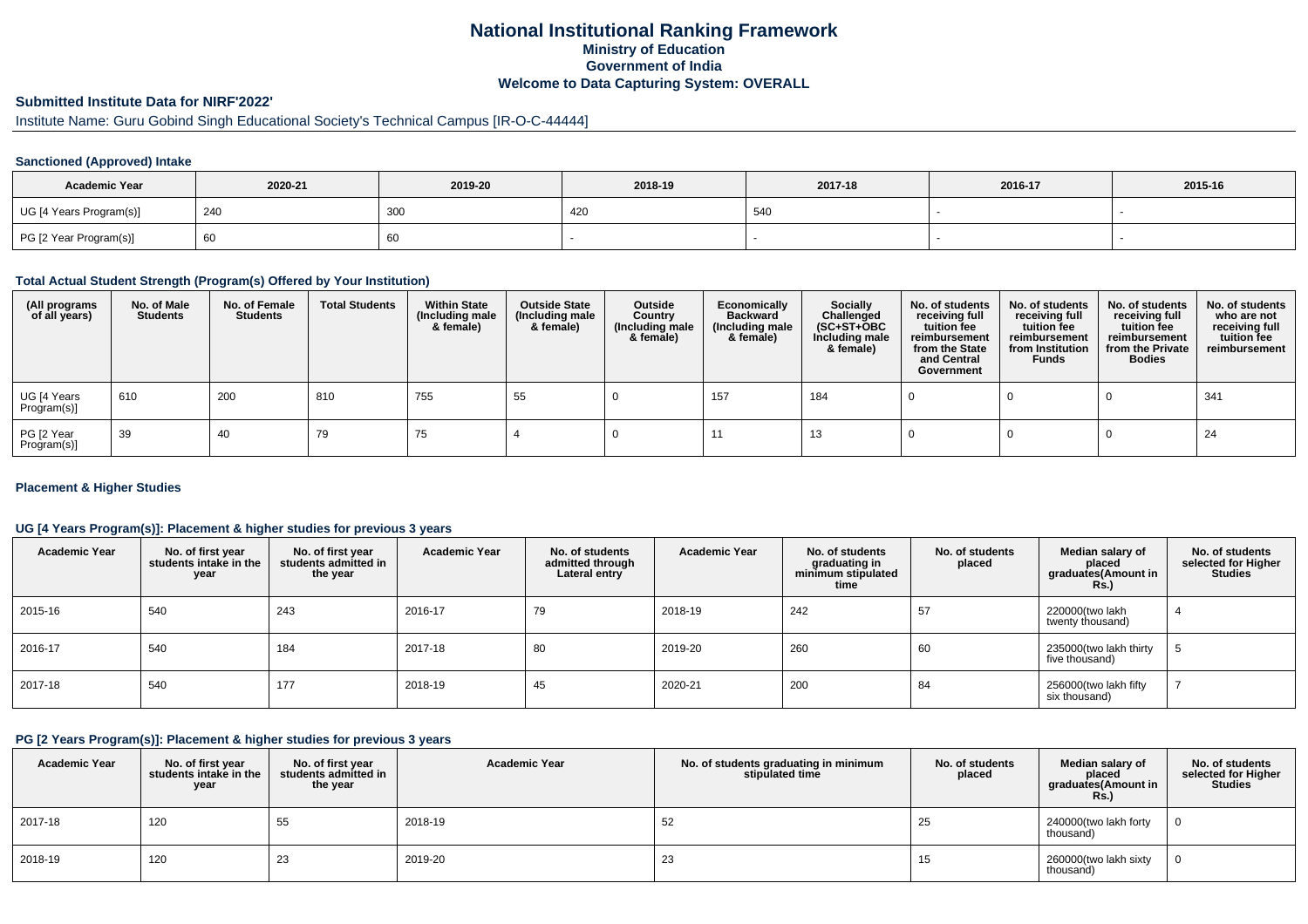| 2019-20<br>2020-21<br>300000(three lakh<br>only) |  |  |  |  |  |  |  |  |
|--------------------------------------------------|--|--|--|--|--|--|--|--|
|--------------------------------------------------|--|--|--|--|--|--|--|--|

### **Ph.D Student Details**

| Ph.D (Student pursuing doctoral program till 2020-21 Students admitted in the academic year 2020-21 should not be entered here.) |                                                                                                                                  |                    |                       |  |  |  |
|----------------------------------------------------------------------------------------------------------------------------------|----------------------------------------------------------------------------------------------------------------------------------|--------------------|-----------------------|--|--|--|
|                                                                                                                                  |                                                                                                                                  |                    | <b>Total Students</b> |  |  |  |
| Full Time                                                                                                                        |                                                                                                                                  | 0                  |                       |  |  |  |
| Part Time                                                                                                                        |                                                                                                                                  | 0                  |                       |  |  |  |
| No. of Ph.D students graduated (including Integrated Ph.D)                                                                       |                                                                                                                                  |                    |                       |  |  |  |
|                                                                                                                                  | 2020-21                                                                                                                          | 2019-20<br>2018-19 |                       |  |  |  |
| Full Time                                                                                                                        |                                                                                                                                  |                    |                       |  |  |  |
| Part Time                                                                                                                        |                                                                                                                                  | 0                  |                       |  |  |  |
|                                                                                                                                  | PG (Student pursuing MD/MS/DNB program till 2020-21 Students admitted in the academic year 2021 - 22 should not be entered here) |                    |                       |  |  |  |
|                                                                                                                                  | Number of students pursuing PG (MD/MS/DNB) program                                                                               |                    |                       |  |  |  |
| No. of students Graduating in PG (MD/MS/DNB) program                                                                             |                                                                                                                                  |                    |                       |  |  |  |
| 2020-21                                                                                                                          | 2019-20<br>2018-19                                                                                                               |                    |                       |  |  |  |
|                                                                                                                                  |                                                                                                                                  | 0                  |                       |  |  |  |

#### **Online Education**

| 1. Does all programs/courses were completed on time.                                                        |  | <b>No</b>                                                                      |                                                |  |  |
|-------------------------------------------------------------------------------------------------------------|--|--------------------------------------------------------------------------------|------------------------------------------------|--|--|
| 2. Measures taken to complete the syllabus of courses and programs.                                         |  |                                                                                |                                                |  |  |
| 3. The period of delay in completion of syllabus (in months).                                               |  |                                                                                |                                                |  |  |
| 4. The period of delay in conducting exams (in months).                                                     |  |                                                                                |                                                |  |  |
| <b>Portal Name</b><br>No. of students offered online courses which have credit<br>transferred to transcript |  | Total no, of online courses which have credit transferred<br>to the transcript | Total no. of credits transferred to transcript |  |  |
| Swayam                                                                                                      |  |                                                                                |                                                |  |  |
| 5. No. of courses developed and available online on Swayam platform by your institution faculty             |  |                                                                                |                                                |  |  |

### **Financial Resources: Utilised Amount for the Capital expenditure for previous 3 years**

| <b>Academic Year</b>                                                                                 | 2020-21                                                               | 2019-20                                                      | 2018-19                                                                |  |  |  |  |  |
|------------------------------------------------------------------------------------------------------|-----------------------------------------------------------------------|--------------------------------------------------------------|------------------------------------------------------------------------|--|--|--|--|--|
|                                                                                                      | <b>Utilised Amount</b>                                                | <b>Utilised Amount</b>                                       | <b>Utilised Amount</b>                                                 |  |  |  |  |  |
| Annual Capital Expenditure on Academic Activities and Resources (excluding expenditure on buildings) |                                                                       |                                                              |                                                                        |  |  |  |  |  |
| Library                                                                                              | 114000 (one lakh fourteen thousand only)                              | 1132167 (eleven lakh thirty two one hundred and sixty seven) | 200000 (two lakh only)                                                 |  |  |  |  |  |
| New Equipment for Laboratories                                                                       | 149813 (one lakh fourty nine thousand eight hundred thirteen<br>only) | 140000 (one lakh and forty thousand only)                    | 260000 (two lakh sixty thousand only)                                  |  |  |  |  |  |
| <b>Engineering Workshops</b>                                                                         | 150000 (one lakh and fifty thousand only)                             | 220500 (two lakh twenty thousand and five hundred only)      | 252383 (two lakh fifty two thousand three hundred and eighty<br>three) |  |  |  |  |  |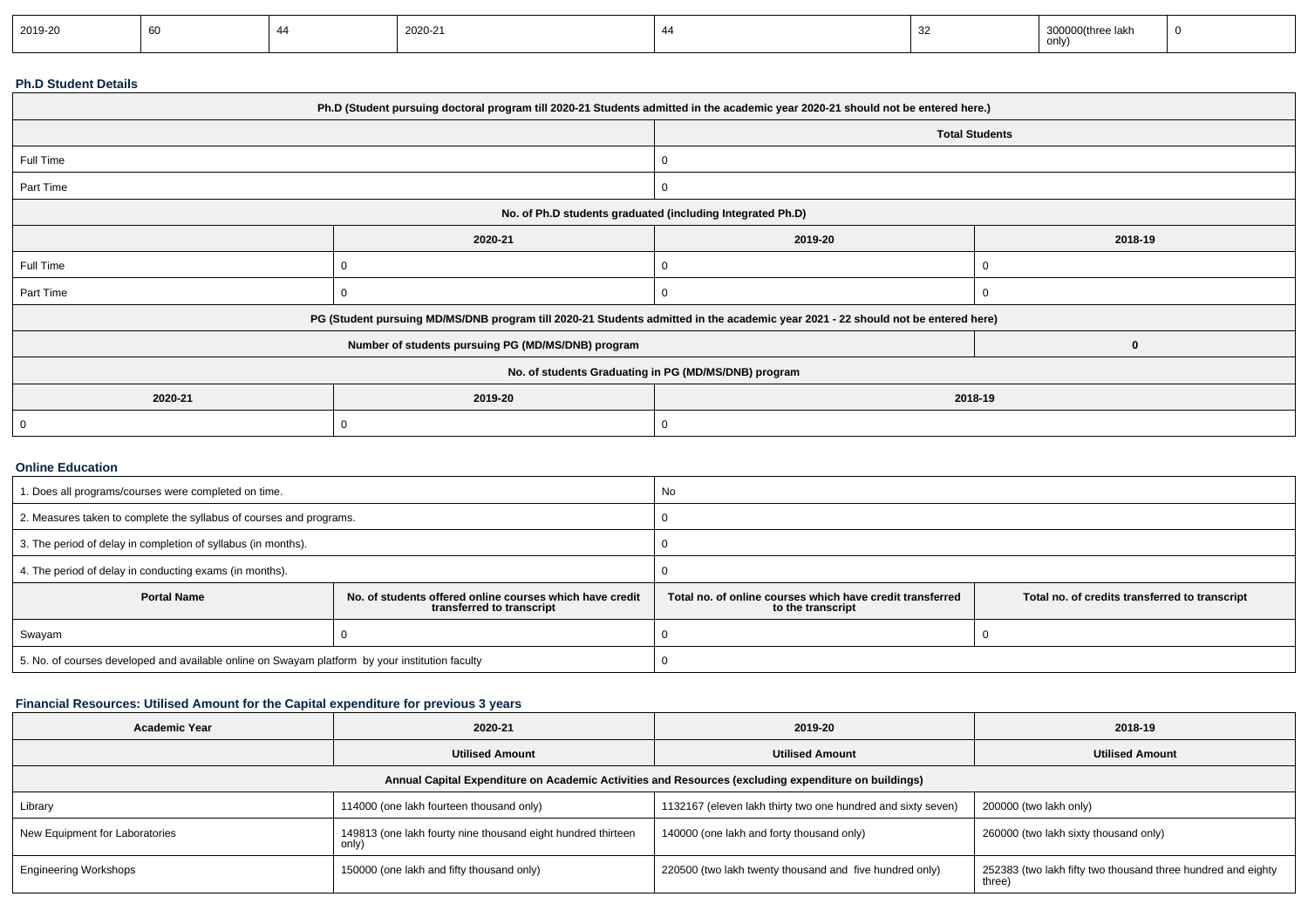| Other expenditure on creation of Capital Assets (excluding<br>expenditure on Land and Building) | 525000 (five lakh twenty five thousand) | 876150 (eight lakh seventy six thousand one hundred fifty only) 2000000 (twenty lakh only) |  |
|-------------------------------------------------------------------------------------------------|-----------------------------------------|--------------------------------------------------------------------------------------------|--|
|                                                                                                 |                                         |                                                                                            |  |

#### **Financial Resources: Utilised Amount for the Operational expenditure for previous 3 years**

| 2020-21<br><b>Academic Year</b>                                                                                                                                                                 |                                                                                              | 2019-20                                                                       | 2018-19                                                                      |  |  |  |  |
|-------------------------------------------------------------------------------------------------------------------------------------------------------------------------------------------------|----------------------------------------------------------------------------------------------|-------------------------------------------------------------------------------|------------------------------------------------------------------------------|--|--|--|--|
|                                                                                                                                                                                                 | <b>Utilised Amount</b>                                                                       | <b>Utilised Amount</b>                                                        | <b>Utilised Amount</b>                                                       |  |  |  |  |
| <b>Annual Operational Expenditure</b>                                                                                                                                                           |                                                                                              |                                                                               |                                                                              |  |  |  |  |
| Salaries (Teaching and Non Teaching staff)                                                                                                                                                      | 27789465 (two crore seventy seven lakh eighty nine thousand<br>four hundred sixty five only) | 33167012 (three crore thirty one lakh sixty seven lakh and<br>twelve only)    | 30014359 (three crore fourteen thousand fifty nine only)                     |  |  |  |  |
| Maintenance of Academic Infrastructure or consumables and<br>other running expenditures (excluding maintenance of hostels<br>and allied services, rent of the building, depreciation cost, etc) | 845293 (eight lakh fourty five thousand two hundred and ninety<br>three)                     | 3056967 (thirty lakh fifty six thousand nine hundred and sixty<br>seven only) | 4630134 (forty six lakh thirty thousand one hundred and thirty<br>four only) |  |  |  |  |
| Seminars/Conferences/Workshops                                                                                                                                                                  | 25000 (twenty five thousand)                                                                 | 19000 (nineteen thousand only)                                                | 10000 (ten thousand only)                                                    |  |  |  |  |

#### **IPR**

| Calendar year            | 2020 | 2019 | 2018 |
|--------------------------|------|------|------|
| No. of Patents Published |      |      |      |
| No. of Patents Granted   |      |      |      |

# **Sponsored Research Details**

| <b>Financial Year</b>                    | 2020-21 | 2019-20 | 2018-19 |
|------------------------------------------|---------|---------|---------|
| Total no. of Sponsored Projects          |         |         |         |
| Total no. of Funding Agencies            |         |         |         |
| Total Amount Received (Amount in Rupees) |         |         |         |
| Amount Received in Words                 | Zero    | Zero    | Zero    |

### **Consultancy Project Details**

| <b>Financial Year</b>                    | 2020-21 | 2019-20 | 2018-19 |
|------------------------------------------|---------|---------|---------|
| Total no. of Consultancy Projects        |         |         |         |
| Total no. of Client Organizations        |         |         |         |
| Total Amount Received (Amount in Rupees) |         |         |         |
| Amount Received in Words                 | Zero    | Zero    | Zero    |

# **Executive Development Program/Management Development Programs**

| <b>Financial Year</b>                                                           | 2020-21 | 2019-20 | 2018-19 |
|---------------------------------------------------------------------------------|---------|---------|---------|
| Total no. of Executive Development Programs/ Management<br>Development Programs |         |         |         |
| Total no. of Participants                                                       |         |         |         |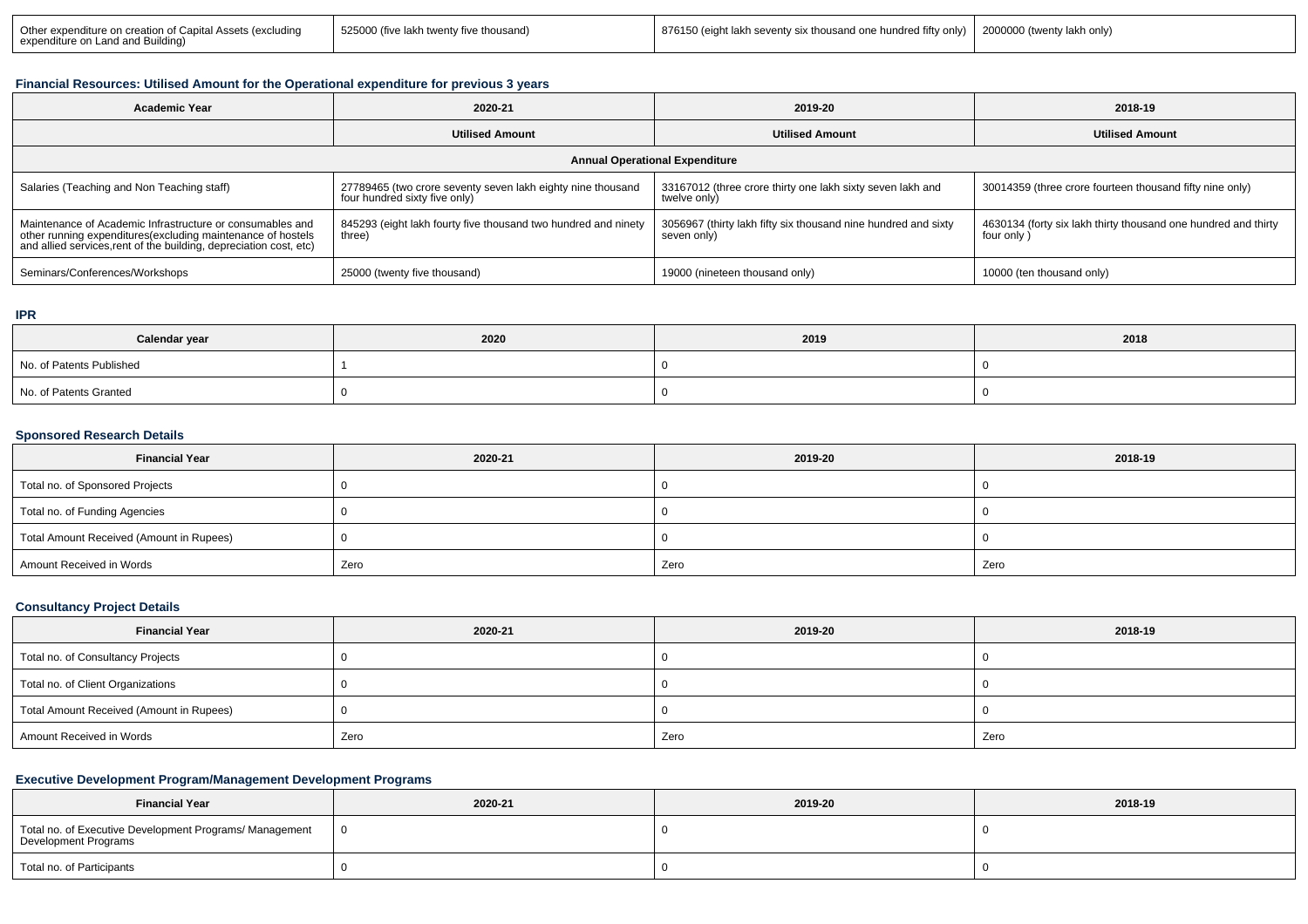| Total Annual Earnings (Amount in Rupees)(Excluding Lodging<br>& Boarding Charges) |      |      |      |  |
|-----------------------------------------------------------------------------------|------|------|------|--|
| Total Annual Earnings in Words                                                    | Zero | Zero | Zero |  |

### **PCS Facilities: Facilities of physically challenged students**

| 1. Do your institution buildings have Lifts/Ramps?                                                                                                         | Yes, more than 80% of the buildings |
|------------------------------------------------------------------------------------------------------------------------------------------------------------|-------------------------------------|
| 2. Do your institution have provision for walking aids, including wheelchairs and transportation from one building to another for<br>handicapped students? | Yes                                 |
| 3. Do your institution buildings have specially designed toilets for handicapped students?                                                                 | Yes, more than 40% of the buildings |

## **Accreditation**

#### **NBA Accreditation**

| 1.Does vour institute have a valid NBA Accreditation? | NO. |
|-------------------------------------------------------|-----|
|                                                       |     |

#### **NAAC Accreditation**

| 1. Does vour institute have a valid NAAC Accreditation? | <b>NC</b> |
|---------------------------------------------------------|-----------|
|---------------------------------------------------------|-----------|

### **Faculty Details**

| Srno           | <b>Name</b>                          | Age | <b>Designation</b>         | Gender | Qualification | <b>Experience (In</b><br>Months) | <b>Currently working</b><br>with institution? | <b>Joining Date</b> | <b>Leaving Date</b>      | <b>Association type</b> |
|----------------|--------------------------------------|-----|----------------------------|--------|---------------|----------------------------------|-----------------------------------------------|---------------------|--------------------------|-------------------------|
| $\overline{1}$ | <b>ANAND PRAKASH</b>                 | 43  | <b>Assistant Professor</b> | Male   | B.Ed          | 60                               | Yes                                           | 30-01-2020          | $\sim$                   | Regular                 |
| 2              | <b>MITHILESH</b><br>KUMAR MAHTO      | 34  | <b>Assistant Professor</b> | Male   | M.Tech        | 96                               | Yes                                           | 25-07-2014          | $\sim$                   | Regular                 |
| 3              | <b>PRITAM KUMAR</b><br><b>NIRALA</b> | 33  | <b>Assistant Professor</b> | Male   | M.Tech        | 60                               | Yes                                           | 01-08-2017          | $\sim$                   | Regular                 |
| $\overline{4}$ | <b>SURENDRA</b><br><b>DUBEY</b>      | 59  | <b>Assistant Professor</b> | Male   | M.Sc.         | 168                              | Yes                                           | 30-01-2020          | $\sim$                   | Regular                 |
| 5              | <b>TARUN KUMAR</b><br><b>SARKAR</b>  | 34  | <b>Assistant Professor</b> | Male   | M.A           | 60                               | Yes                                           | 30-01-2020          | $\sim$                   | Regular                 |
| 6              | Alok Kumar                           | 35  | <b>Assistant Professor</b> | Male   | M.Tech        | 91                               | Yes                                           | 16-12-2013          | $\sim$                   | Regular                 |
| 7              | <b>AMIT KUMAR</b>                    | 31  | <b>Assistant Professor</b> | Male   | M.Tech        | 72                               | Yes                                           | 10-09-2015          | $\sim$                   | Regular                 |
| 8              | <b>ANANT KUMAR</b>                   | 33  | <b>Assistant Professor</b> | Male   | M.Tech        | 84                               | Yes                                           | 22-07-2014          | $\overline{\phantom{a}}$ | Regular                 |
| 9              | Annu Priya                           | 33  | <b>Assistant Professor</b> | Female | M. Phil       | 97                               | Yes                                           | 06-06-2013          | $\sim$                   | Regular                 |
| 10             | Apurba Sinha                         | 34  | <b>Assistant Professor</b> | Female | M.Tech        | 67                               | Yes                                           | 01-07-2019          | $\sim$                   | Regular                 |
| 11             | <b>AVIANSH KUMAR</b>                 | 39  | Associate Professor        | Male   | Ph.D          | 164                              | Yes                                           | 05-01-2018          | $\overline{\phantom{a}}$ | Regular                 |
| 12             | <b>Bhaskra Nand</b>                  | 32  | <b>Assistant Professor</b> | Male   | M.Tech        | 93                               | Yes                                           | 25-07-2014          | $\sim$                   | Regular                 |
| 13             | Binita Kumari                        | 37  | <b>Assistant Professor</b> | Female | M.Tech        | 99                               | Yes                                           | 13-04-2013          | $\sim$                   | Regular                 |
| 14             | Daya Shankar<br>Diwakar              | 36  | <b>Assistant Professor</b> | Male   | M.Tech        | 102                              | Yes                                           | 01-02-2014          | $\sim$                   | Regular                 |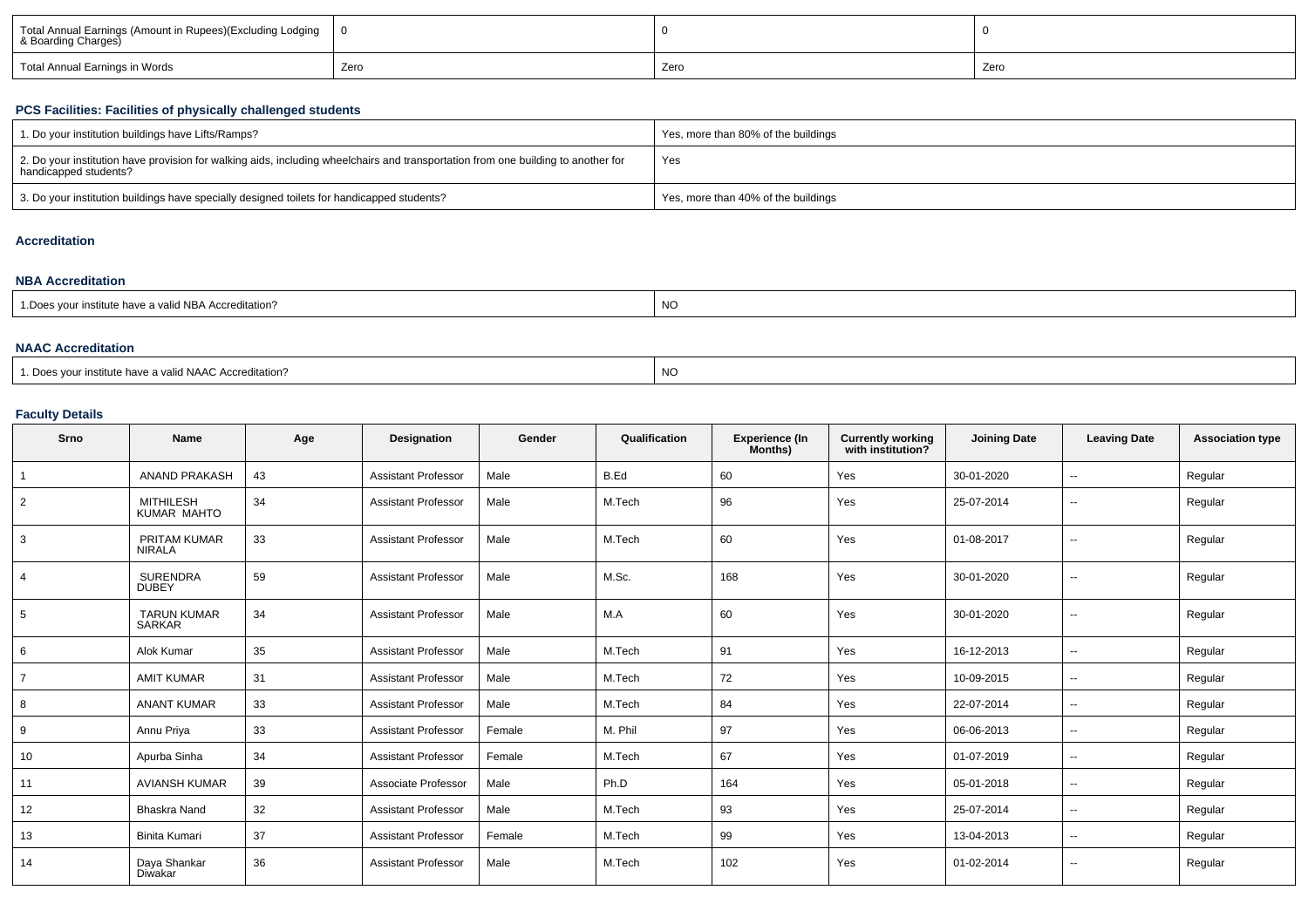| 15 | <b>DEEPAK KUMAR</b>                | 36 | <b>Assistant Professor</b>                          | Male   | M.Tech  | 133 | Yes | 22-12-2011 | $\sim$                   | Regular |
|----|------------------------------------|----|-----------------------------------------------------|--------|---------|-----|-----|------------|--------------------------|---------|
| 16 | Dr ARUN PRASAD<br><b>BURNWAL</b>   | 57 | Associate Professor                                 | Male   | Ph.D    | 201 | Yes | 20-08-2011 | $\sim$                   | Regular |
| 17 | Dr Bikash Ghoshal                  | 56 | Professor                                           | Male   | Ph.D    | 374 | Yes | 10-08-2018 | $\sim$                   | Regular |
| 18 | Dr Deepak Kumar                    | 34 | <b>Assistant Professor</b>                          | Male   | Ph.D    | 40  | Yes | 27-11-2018 | $\overline{\phantom{a}}$ | Regular |
| 19 | Dr Priyadarshi<br>Jaruhar          | 52 | Dean / Principal /<br>Director / Vice<br>Chancellor | Male   | Ph.D    | 276 | Yes | 15-01-2021 | $\overline{\phantom{a}}$ | Regular |
| 20 | Dr Rajeev Kant                     | 38 | Associate Professor                                 | Male   | Ph.D    | 114 | Yes | 10-08-2019 | $\overline{\phantom{a}}$ | Regular |
| 21 | Dr Rajendra Prasad<br>Verma        | 33 | Associate Professor                                 | Male   | Ph.D    | 104 | Yes | 20-09-2021 | $\overline{\phantom{a}}$ | Regular |
| 22 | <b>GAURAV KUMAR</b>                | 28 | <b>Assistant Professor</b>                          | Male   | M.Tech  | 17  | Yes | 26-02-2020 | $\overline{\phantom{a}}$ | Regular |
| 23 | Goutam Kumar                       | 36 | <b>Assistant Professor</b>                          | Male   | M.Tech  | 125 | Yes | 02-01-2012 | $\sim$                   | Regular |
| 24 | Jayanti                            | 28 | <b>Assistant Professor</b>                          | Female | M.Tech  | 41  | Yes | 18-02-2020 | $\overline{\phantom{a}}$ | Regular |
| 25 | Joydeep Sen                        | 32 | <b>Assistant Professor</b>                          | Male   | M.Tech  | 72  | Yes | 02-07-2016 | $\sim$                   | Regular |
| 26 | KUMAR ASHISH                       | 31 | <b>Assistant Professor</b>                          | Male   | M.Tech  | 96  | Yes | 10-06-2013 | $\sim$                   | Regular |
| 27 | Mahmood Alam                       | 36 | <b>Assistant Professor</b>                          | Male   | M.Tech  | 126 | Yes | 26-07-2014 | $\overline{\phantom{a}}$ | Regular |
| 28 | Manoj Kumar                        | 35 | <b>Assistant Professor</b>                          | Male   | M.Tech  | 144 | Yes | 02-01-2012 | --                       | Regular |
| 29 | Md Hussain Ansari                  | 35 | <b>Assistant Professor</b>                          | Male   | M.Tech  | 84  | Yes | 21-07-2014 | $\sim$                   | Regular |
| 30 | Mukesh Kumar<br>Sinha              | 31 | <b>Assistant Professor</b>                          | Male   | M. Phil | 89  | Yes | 20-02-2014 | $\overline{\phantom{a}}$ | Regular |
| 31 | NIRAJ KUMAR                        | 34 | <b>Assistant Professor</b>                          | Male   | M.Tech  | 91  | Yes | 16-12-2013 | $\overline{\phantom{a}}$ | Regular |
| 32 | Nishant Kumar                      | 32 | <b>Assistant Professor</b>                          | Male   | M.Tech  | 72  | Yes | 21-12-2018 | $\overline{\phantom{a}}$ | Regular |
| 33 | Pankaj Kumar Ray                   | 34 | <b>Assistant Professor</b>                          | Male   | M.Tech  | 98  | Yes | 06-06-2013 | $\sim$                   | Regular |
| 34 | PRAMOD KUMAR                       | 34 | <b>Assistant Professor</b>                          | Male   | M.Tech  | 65  | Yes | 01-04-2019 | $\overline{\phantom{a}}$ | Regular |
| 35 | Rohi Prasad                        | 34 | <b>Assistant Professor</b>                          | Male   | M.Tech  | 97  | Yes | 06-06-2013 | $\sim$                   | Regular |
| 36 | Rohit Verma                        | 32 | <b>Assistant Professor</b>                          | Male   | M.Tech  | 90  | Yes | 01-02-2014 | $\sim$                   | Regular |
| 37 | S C MAHATHA                        | 45 | <b>Assistant Professor</b>                          | Male   | B.Ed    | 72  | Yes | 30-01-2020 | $\overline{\phantom{a}}$ | Regular |
| 38 | <b>SALIM AHMAD</b>                 | 38 | <b>Assistant Professor</b>                          | Male   | M.Tech  | 84  | Yes | 04-01-2013 | $\overline{\phantom{a}}$ | Regular |
| 39 | <b>SAPAN KUMAR</b><br><b>DUTTA</b> | 32 | <b>Assistant Professor</b>                          | Male   | M.Tech  | 84  | Yes | 23-07-2014 | $\sim$                   | Regular |
| 40 | SATADAL<br><b>CHATTERJEE</b>       | 45 | <b>Assistant Professor</b>                          | Male   | B.E     | 228 | Yes | 30-01-2020 | $\sim$                   | Regular |
| 41 | Sidhlal Hembram                    | 36 | Assistant Professor                                 | Male   | M.Tech  | 71  | Yes | 03-09-2015 | $\sim$                   | Regular |
| 42 | SOUGATA<br>MAHATO                  | 27 | <b>Assistant Professor</b>                          | Male   | M.Tech  | 17  | Yes | 12-10-2021 | $\sim$                   | Regular |
| 43 | <b>SUJATA KUMARI</b>               | 35 | <b>Assistant Professor</b>                          | Female | M. Phil | 96  | Yes | 02-04-2013 | $\sim$                   | Regular |
| 44 | <b>SUMIT KUMAR</b><br>PANDEY       | 33 | <b>Assistant Professor</b>                          | Male   | M.Tech  | 96  | Yes | 10-06-2013 | --                       | Regular |